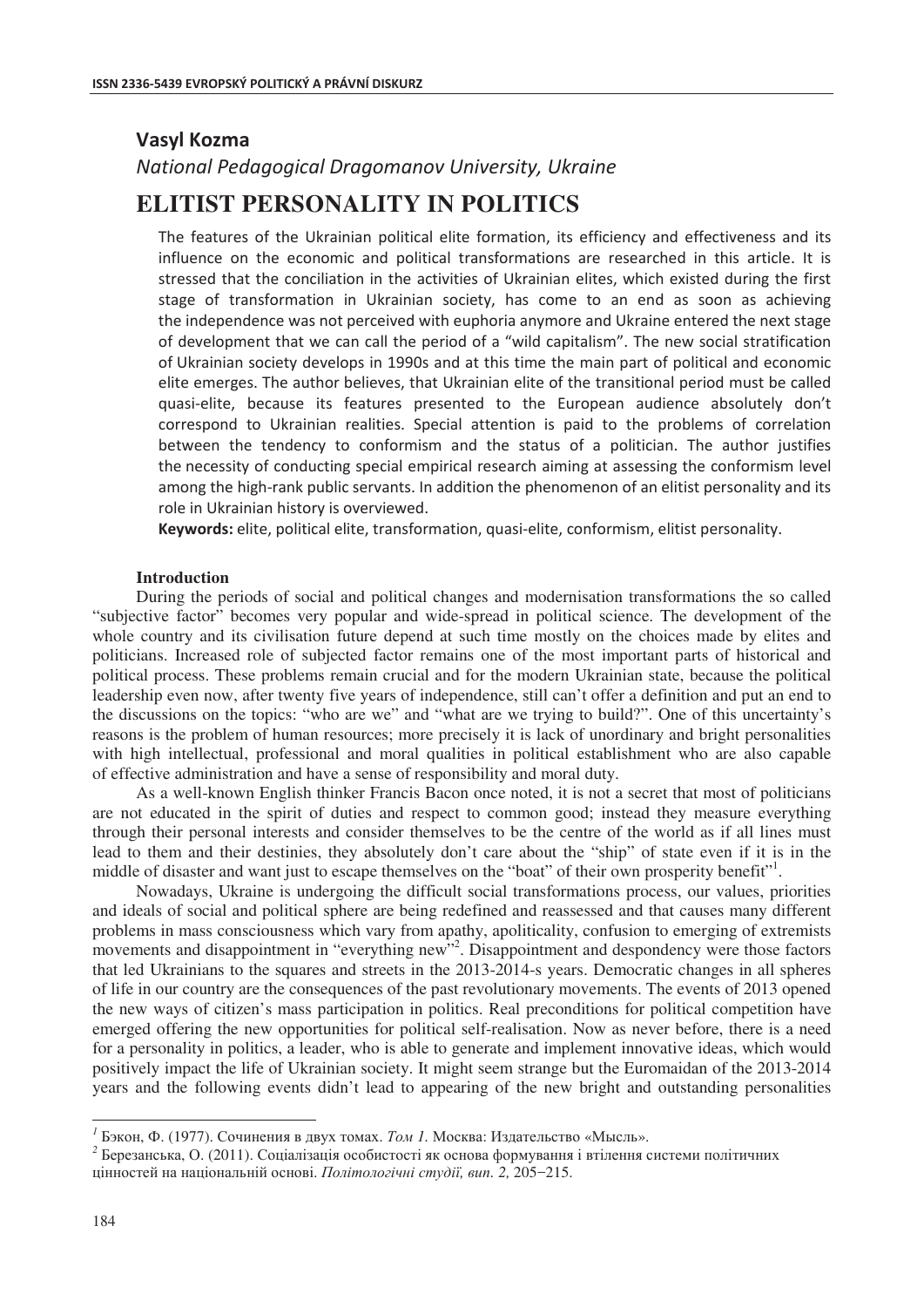$\overline{a}$ 

in Ukrainian politics. Those people who managed to get involved into politics after the Euromaidan didn't create one integrated team and were not able to create new political parties and social movements. Apparently Ukrainians now don't trust politicians and other people related to politics because of ongoing skeptical attitude towards politics in our society. The revolution heroes adored on the barricades easily lose people's support at polling stations. The power of the crowd is often used by politicians to achieve their own goals. In such situation the political, intellectual, business and cultural elite must have taken responsibility for democratic transformations, but it became clear that even the elitist level of political conscience of Ukrainians is too low to contribute to successful modernisation reforms.

#### **Society transformation and the emergence of quasi-elite**

The transformations in the Eastern Europe of the end of 1980-s and the beginning of 1990-s modified the social structures, inherited from socialism. At the same time, the new structures, caused by free-market transformations, have emerged. This all happened in the atmosphere of recusal of the egalitarian slogans and collectivists strategies of social development. The ideology of personal success began to dominate in social discourse. Alongside democratisation, the new channels of different social groups' interests' articulation have emerged, namely – political parties. For example, political leadership in Czechoslovakia has fully changed in contrast to former soviet republics, where nothing of this kind happened after 1991. But in Czechoslovakia the transformations were fostered by the victory of the Citizen forum at the 1990 elections, which united the majority of anticommunist powers. During the first years of Ukrainian independence, all projects of market and democratic reforms were based on simplified ideas of elite groups about liberal values, according to which the reforms of post totalitarian society are aimed just to achieve formal features of political democracy and economic prosperity. With the idea that the substance of freemarket economy lies in dominance of private property, Ukrainian reformers considered fast privatization to be their main goal. As a result the way the institutional transformation in property system was held, appeared to be unnatural to the system of transitional society. All public policy reform projects have left aside the tasks of formation of social structures (non-economic) that could provide social efficiency of freemarket economy. This "neoliberalism" indicates the unsatisfactory level of elite group's strategic culture. The abovementioned factors lead to destruction of the state's ability to formulate and implement decisions in the best interests of the entire society, instead of the interests of administrative and business groups. Destruction of state's ability contributed to establishing of oligarch capitalism with certain features of formal democracy and free-market, corruption spread as a form of sub-legal regulation of business and political elites' activities, poverty among population and on-going social tensions<sup>1</sup>.

At the beginning of transformation of Ukrainian society, the main role was played by coordination in elite activities. But this coordination came to an end as soon as achieving the independence was not perceived with euphoria anymore and Ukraine entered the next stage of development that we can call the period of a "wild capitalism". The new social stratification of Ukrainian society developed in the stormy 1990s and at this time the main part of Ukrainian political and economic elite emerged. Let's note again that the process of social stratification and elite establishment still continues and it is far from finishing. In our opinion, the Ukrainian elite of transitional period should be called quasi-elite, because its features, presented for the European audience, absolutely don't correspond to Ukrainian realities. Ukrainian elite still didn't manage to carry out complex and qualitative socio-economic transformations, to pass a test on moral and professional maturity etc. And even more, we can say that inside Ukrainian quasi-elite a new contraelite has emerged, aimed at achieving and holding power. The fact that quasi-elite is closed is due to unwillingness to share authorities, privileges and sources of enrichment etc. The ways of vertical mobility and the channels to enter high-rank elite groups remain closed to people from other groups of society.

The administrative-political quasi-elite dominates now modern Ukrainian society, it is vertically structured (regional and local level) and tries to use administrative resources to control and influence other elites and sub-elitist groups (business elites, and also information, intellectual, scientific and cultural elites etc.). A characteristic feature for replenishing the first elite layer is the rotational scheme: "administrativepolitical elite – business elite" and it is to stress: these two elites are mostly united.

The monopolization of power by a small group of people and the existence of a formal and unformal decision-making centres appear to be the specifics of Ukrainian power division. The next step is to include

<sup>&</sup>lt;sup>1</sup> Валевський, О. (2007). *Держава і реформи в Україні: аналіз державної політики в умовах трансформації* суспільства: монографія. Київ: Національна академія державного управління, 217.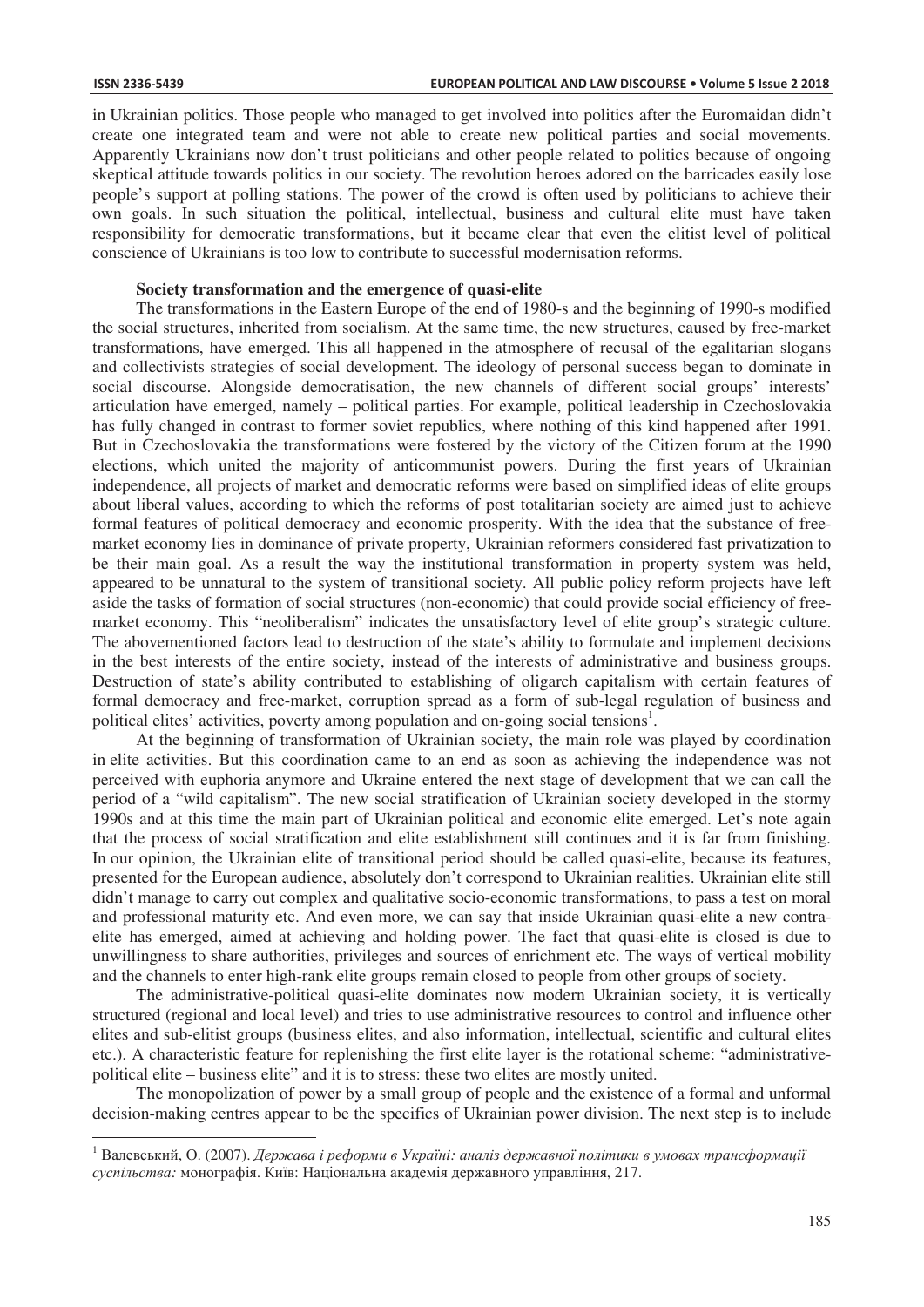people from the closest circle (like assistants, advisors, consultants, relatives etc.) to the highest elite level. There are a lot of half-elitist, non-elitist and non-professional persons in the groups of influence in Ukrainian politics. This feature of the Ukrainian high political elite formation is played back in vertical shift – in the highest levels of regional power and in horizontal shift – in other power centres (government, parliament, central administrative stuff of political parties and social movements).

The analysis of elite's establishment mechanisms is a very important part of their description. The new Ukrainian elite have already passed the period of "initial stabilisation" and it is already mostly balanced, but this process is not over yet. Ukrainian elite is becoming again closed and isolated from the society. The trend of "aristocracy" discovered by Gaetano Mosca is coming into action. In G. Mosca' so pinion, it's this ruling class who carries out all political functions, possesses power and takes advantages of it.<sup>1</sup> It is possible that this elite may undergo some changes, but they are not connected with welcoming new people; the situation is rather opposite, the changes are connected with young elite generation coming to power and replacing older generations. This stage is characterized by institutionalization of the Ukrainian elite, making it more similar to the western elites. But on the other hand, frame rotation remains as it was before. Now the rotation can be described by the following pattern: "political elite – administrative elite – business elite". The above-mentioned trends of establishing of Ukrainian elite and its social context show clearly the public-private cooperation specifics in modern Ukraine. These trends indicate the presence of authoritarianism at all levels of Ukrainian elite. In this context, we can use the notion "elitocracy", which means that elite groups concentrate great potential and resources of influence on society but aspire to be separated from people. The representatives of elite groups are now concentrating not just political power but also the right to dispose of the wealth and resources of society as well as people's freedom and lives, but citizens have not delegate this right to anyone. In our opinion, it is absolutely justified that the notion "elite" is perceived mostly negative in Ukrainian society.

Two key elements of transition were not achieved in Ukraine, namely: the transformation of the old structures into new political institutions, acting in accordance with democratic procedures and political consensus. The formation of multi-partial system, reflecting the social structure of society, still didn't take place in the past 25 years of Ukrainian independence. The process of reforms has become an object of manipulations by political leaders due to the lack of democratic traditions. Many factors, such as manipulating of media by public authorities, lack of separation of powers, have led to emerging of political regime balancing between democracy and authoritarianism.

Ukrainian elites (political, economic, intellectual etc.) are still in the process of development, but in each society there is a group of people that defines during certain period of time the character of society, tries to move social progress forward due to its activeness and energy, becomes the main representative of ideas and spirit of society, defines political and geopolitical goals. This group may be very small, with social and religious differences, but it exists almost always. The need for such group, known earlier as aristocracy, is obvious and now we call such group "national elite". Its function is to keep the state stable and prevent its destruction<sup>2</sup>.

At the present stage of socio-political development in Ukraine, the political elite has a lot of influence on society, but the challenges that our country is facing, making the problem of elite's quality very crucial. In our opinion, one of the most important reasons affecting the elite's quality is conformism of Ukrainian politicians.

#### **Conformism as a way of Ukrainian political elite existence**

The detailed analysis of conformism level among Ukrainian politicians is a very important scientific and practical problem; finding solution to this problem is related to the increasing of intellectual, creative and professional potential of Ukrainian politicians and their ability to make independent and responsible decisions. In addition, the importance of such studies is caused by the fact, that the need for a *Personality* in politics is very strong in Ukrainian society.

The phenomenon of conformism is usually viewed in two dimensions: socio-psychological and sociophilosophical. Many scientists have shown interest in this phenomenon, in particular: A. Schopenhauer, A. Tocqueville, J. Mill, K. Marx, F. Engels, G. Tarde, E. Durkheim, S. Ash, M. Sherif, R. Merton and others. Despite numerous theoretical researches, there is no consensus among scientists about nature and essence

 $\overline{a}$ 

<sup>&</sup>lt;sup>1</sup> Mosca, G. (1939). The Ruling Class. New York, 50.

<sup>&</sup>lt;sup>2</sup> Сенченко, М. (2006). Хто буде при владі: еліта національна чи псевдо еліта. За Українську Україну, 13, 4-10.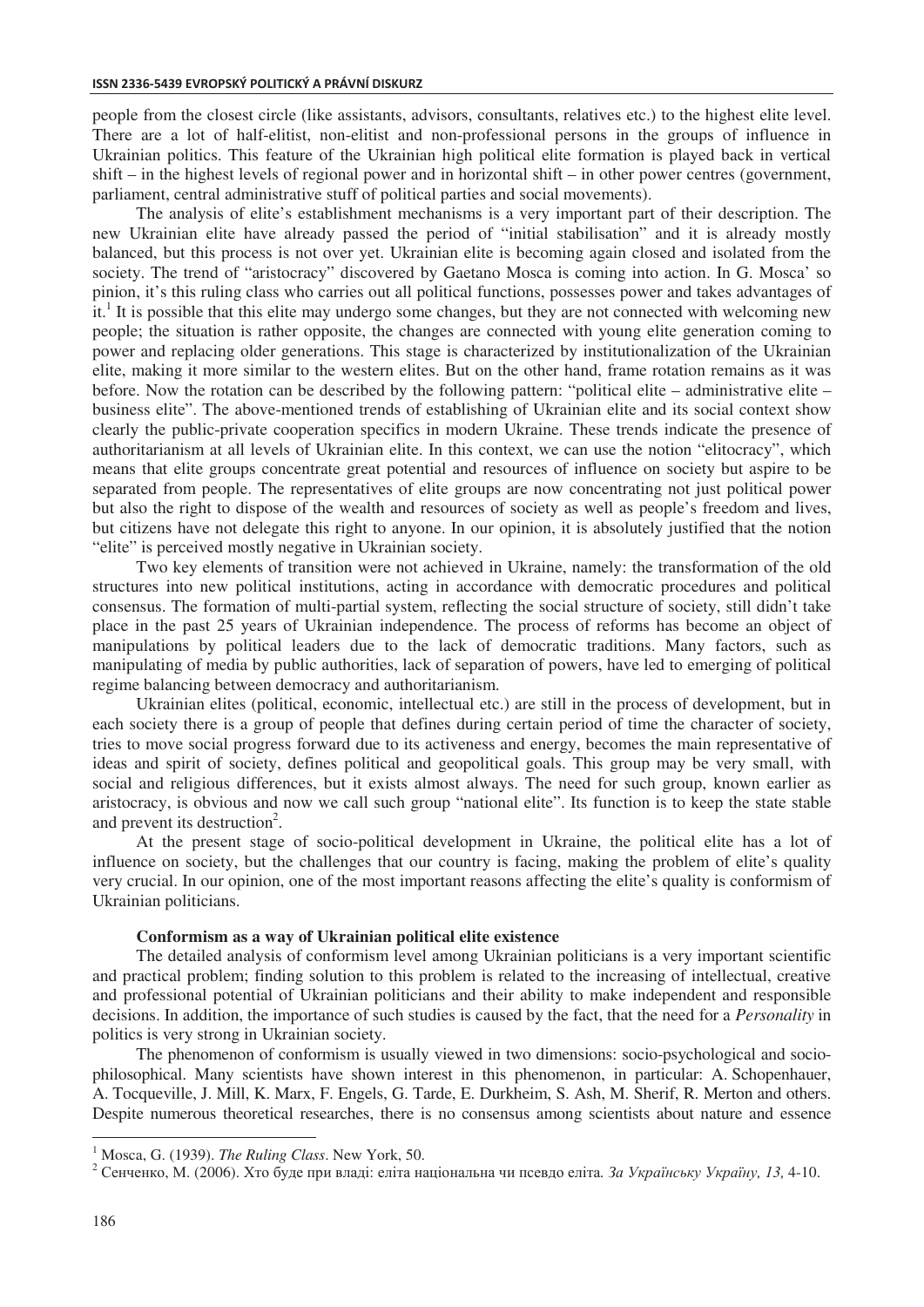$\overline{a}$ 

of conformism. There are many ways of defining the notion "conformism", but it was not our goal to present them in the article. Let's concentrate on socio-political aspect of this phenomenon and base on the definition from encyclopaedic dictionary of political science. So, conformism (from late Latin *conformism –* similar, relevant, consent) – passive and adaptive admission of existing standards in one's behaviour, full recognition of existing orders, norms and rules under pressure of external circumstances, contrary to the own beliefs. Conformity to social norms may be obvious (coercion) or latent (influence of traditions and the opinion of the majority). Conformism is a social and psychological point of a person, which reveals in attempts to avoid independent decisions and to adopt the existing behavioural standards and evaluations etc. Conformism is usually wide-spread in totalitarian society, regardless of its socio-economic base. Promotion of conformism with the measures of ideological influence leads to "melting" of an individual in social organisations, stereotypical thinking and losing an independent opinion<sup>1</sup>.

This definition contains an emotional element and tells a reader that conformism is a negative phenomenon. But it is almost impossible to give an unambiguous estimate of conformism from scientific point of view. Sometimes people understand conformism as solidarity, patience, obedience, social passiveness etc., but it's necessary to distinguish between these concepts. Each phenomenon has its own negative and positive sides. Let's give some examples. The most positive aspect of conformism might be integrity promotion in society, especially during the "hard times" of its history. And even more, we can claim that due to conformism, Ukrainian people have survived during all the centuries before gaining independence in 1991. This phenomenon has also a negative side, in particular: conformism limits the ability of people to think independently and to make decisions; under the pressure of state authoritarianism, conformists' conscience is being formed, which can evolve in a certain mentality type, characterized by unconditional obedience to authority etc.

Even without conducting special researches, we can claim that the majority of people are conformists. The main reason of conformal behaviour is in human psychics, because most of us are concerned or even scared of dramatic changes in our lives. This type of behaviour can be seen among Ukrainian politicians. They change their mind frequently, resort to manipulations and lies, transfer from one political party to another, so they, just like other people, accommodate and survive (*according to Darwin)*. But in our opinion, it is wrong to explain everything to mentality and psychological characteristics of human personality. As we are not analysing all people in this article, except of one group of society, very privileged and empowered, it is necessary to research the phenomenon of conformism in some more detailed manner. The political leadership is responsible for establishing social norms of behaviour, morality and other rules. And even more, conformism among politicians can lead to the crisis of the political system, and we had this example in Ukraine in 2013. It was fear of being kicked out of the group and going against the will of the leader, that prevented all empowered politicians from resisting unlogic and unjustified acts of president Yanukovych. By the way, the desire to subordinate to a strong leader is inherent to many people and the Ukrainians are no exception. Our fellow citizens have answered the question: "Do you agree or not that several strong leaders can do for our country more than all laws and discussions?" the following way (see the table below)<sup>2</sup>.

|                  | 1992 | 1994 | 1996 | 1998 | 2000 | 2006 | 2008 | 2010 | 2012 | 2014 | 2015 |
|------------------|------|------|------|------|------|------|------|------|------|------|------|
| yes              | 52.3 | 40.5 | 42.0 | 49.3 | 58.7 | 65.7 | 62.4 | 63.5 | 61.2 | 20.7 | 58.5 |
| no               | 30.3 | 17.0 | 17.2 | 14.5 | 21.4 | 18.7 | 20.8 | 19.6 | 20.6 | 16.0 | 23.1 |
| not sure         | 16.9 | 41.7 | 40.8 | 36.1 | 19.8 | 15.6 | 16.7 | 16.8 | 17.8 | 63.0 | 15.3 |
| didn't<br>answer | 0.6  | 0.8  | 0.0  | 0.1  | 0.1  | 0.0  | 0.1  | 0.1  | 0.4  | 0.3  | 3.1  |

<sup>&</sup>lt;sup>1</sup> Шемшученко, Ю.С., Бабкін, В.Д., Горбатенко, В.П. (ред.) (2004). *Політологічний енциклопедичний словник.* Київ: Генеза.<br><sup>2</sup> Українське суспільство: моніторинг соціальних змін (2015). Збірник наукових праць. Київ: Інститут

соціології НАН України. Вип. 2(16), 538.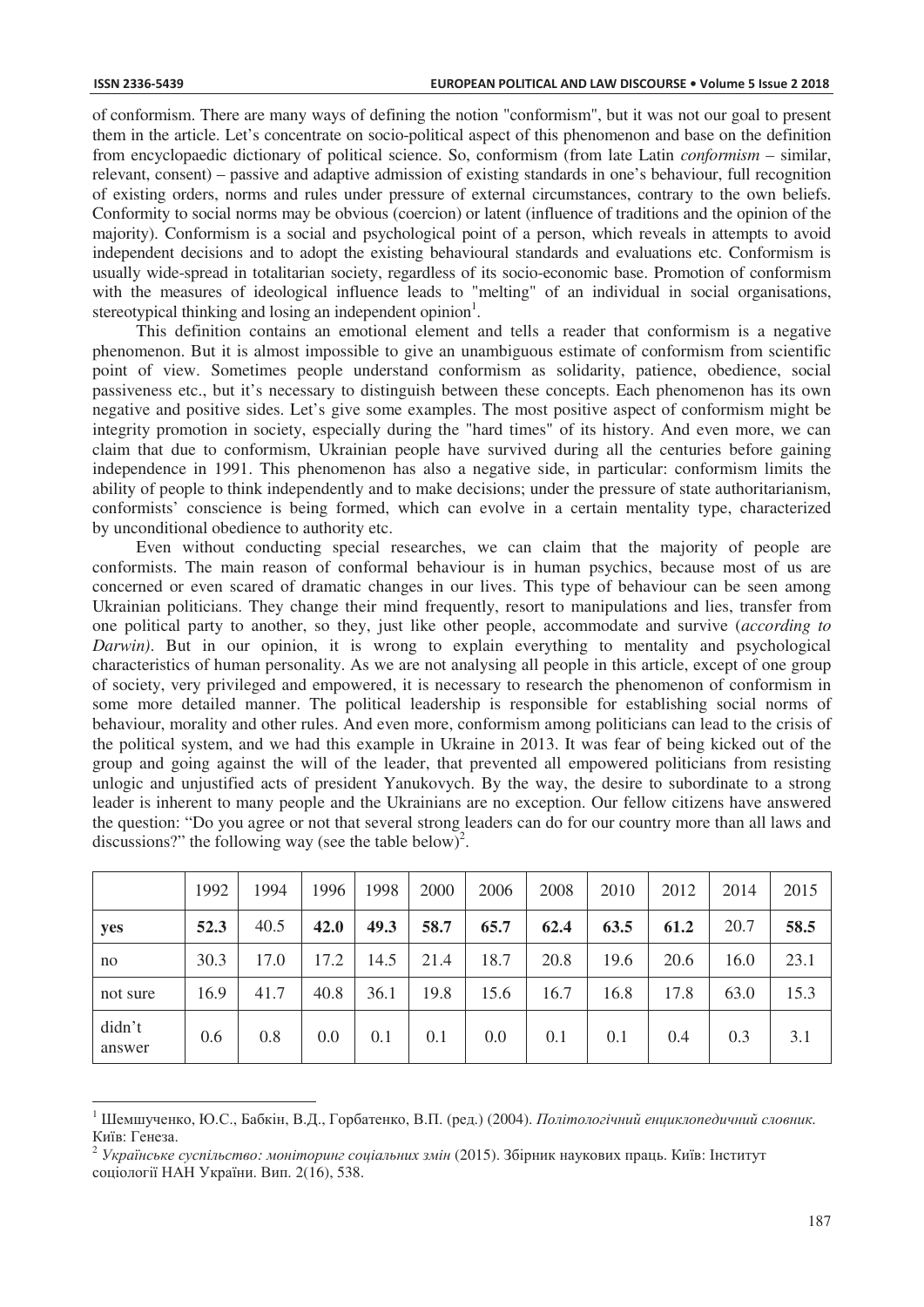#### **ISSN 2336-5439 EVROPSKÝ POLITICKÝ A PRÁVNÍ DISKURZ**

The data from the table can give us a reason to state, that the nature of conformism in Ukraine is related to our society's system of norms and values. This system was shaped under the influence of our soviet past, and it reveals in mass consciousness through such qualities as political passiveness, unwillingness to be proactive, orientation to a strong leader etc. And here we have to figure out some issues. There is an idea that in politically restrictive societies, risk of non-conformists' movements rises dramatically and it leads to increased level of political participation of citizens, emerging of opposition and new political leaders etc. But this approach, at first sight, contradicts our conclusions about the nature of Ukrainian conformism. The solution for this problem is to be searched in understanding the political regime in the Soviet Union. The soviet authorities managed to suppress all attempts to show discontent among citizens due to totalitarian mechanisms of control, and finally it helped to raise fear of the ruling system in mass-conscience. Sigmund Freud, the well-known psychoanalyst, considered intimidation and violence to be very important and dominant factors in promotion of social conformism. That's why we can suggest that Ukrainian conformism emerged as a result of genetically inherited fear. Only as time goes by, the new generations of Ukrainians will be able to get rid of fear and phobias, so the conformism level will be absolutely different.

The nation that was living under foreign oppression and the culture which was undergoing total ruination, usually begin to achieve new mental features. So the people of such nation usually develop an ability to abide to the rulings of strangers (mimicry), they formally admit alien ideals and norms and become conservative to keep their own ethnical characteristics, acquire a complex of inferiority. Ukrainian experience shows that political culture of enslaved nation is increasingly characterised by conformism, neglect of its own traditions and symbols, domination of alien values and norms in social consciousness and social relations, increasing amorality and psychology of slaves. The mentality undergoes deformations: it actually has two controversial sectors; at the low level there are own features but they are "covered" with new mental characteristics. The political culture undergoes the same transformation. And it's no wonder that there is a stable component of pro-Russian subculture in modern Ukrainian political culture, which can successfully compete with the actual Ukrainian political values<sup>1</sup>.

But in order to avoid subjective estimations of the above presented sociological survey, it is necessary to find out the correlation between the notions "strong leader" and "paternalism"; for instance in 2005 the Ukrainians' attitude toward Viktor Yushchenko looked like a belief in Messiah who must be absolutely honest. And after those presidential elections, the Ukrainians began to wait patiently for qualitative changes, forgetting that the republic (Latin – Republic) means, first of all, the common issue that requires solidarity and work from all of citizens. "In the states where people don't participate in public administration, they tend to be fond of theatre actors the same way they would have been passionate about the state affairs if they had right to participate in politics. If people don't have ambitious aspirations, it's a great disaster for republic. It happens when people are corrupted by bribes; people become indifferent, greedy for money but they are not interested in public affairs, don't think about government and its' intentions and stays in dumb tranquility"<sup>2</sup>.

Formation of the political elite is a complicated and long process. During the years after achieving independence, a new regulatory framework was developed in Ukraine providing all the conditions for its effective activities. This effectiveness, by the way, can be measured by very simple criteria – people's quality of life. And we must clarify that we mean all population of the country but not any separate group of people. And the question of effectiveness remains open, because the establishment and existence of our national political elite is still an unsolved problem. But we are interested in studying the problem of a little bit different kind, namely: if there is a connection between politician's conformism and his/her political status; in our opinion the level of conformity is directly related to possibility to make independent decisions, which represents abilities of a politician to take responsibility and carry out political leadership. Apparently, this connection must exist. It is logical to assume, that high-profiled politicians are less conforming and vice-versa, but in order to confirm or refute this hypothesis, it is necessary to conduct special empirical researches using different methods.

 $\overline{a}$ 

<sup>&</sup>lt;sup>1</sup> Козлова, О. (2014). Вплив ментальності на формування політичної культури українства. Науковий часопис НПУ імені М.П.Драгоманова. Серія 22, 59, 327-332.<br><sup>2</sup> Монтескье, Шарль Луи (1955). Избранные произведения. Москва: Государственное издательство

политической литературы.